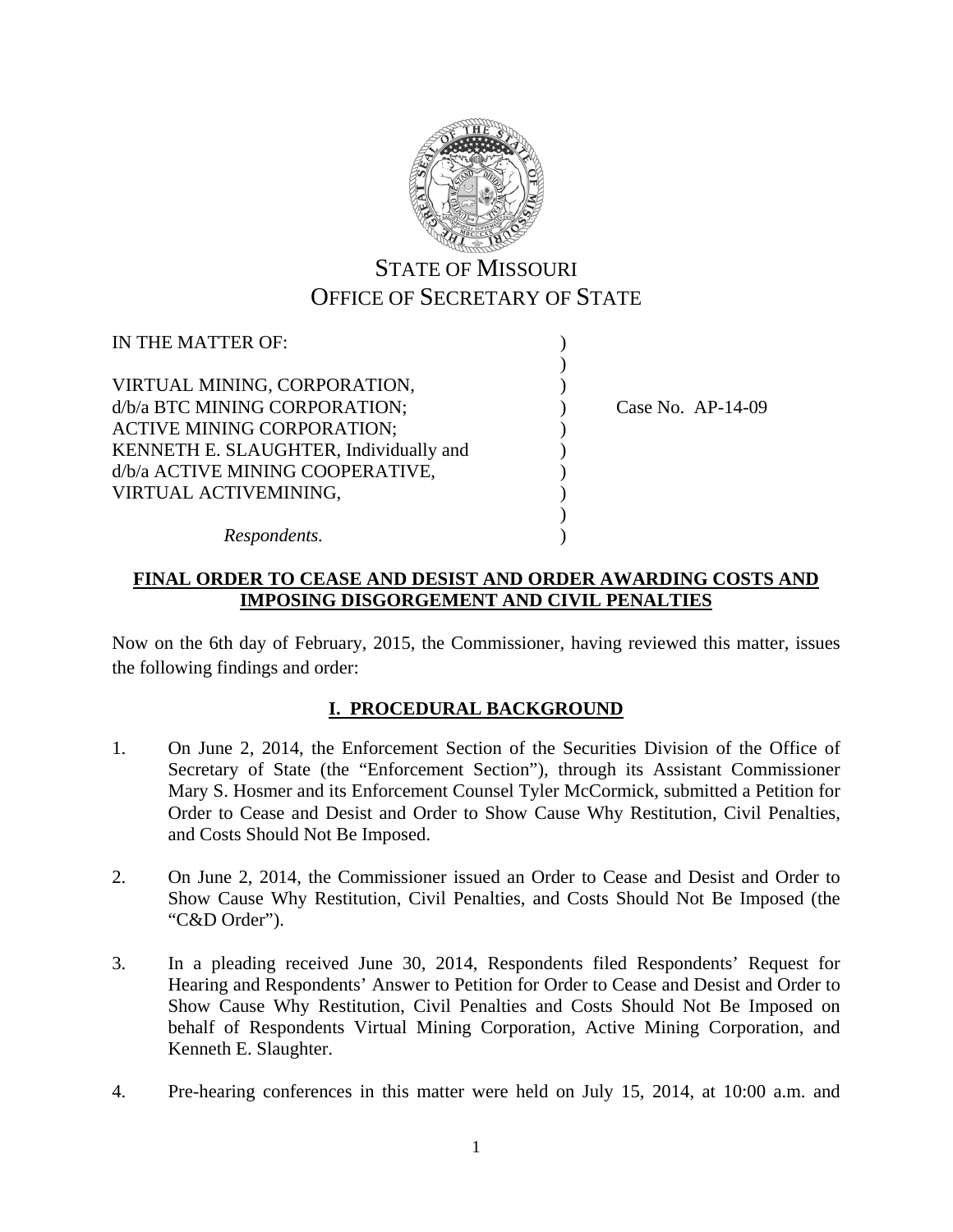August 27, 2014, at 1:30 p.m. The Enforcement Section appeared through Assistant Commissioner Hosmer. Respondents appeared by counsel Joseph "Chip" Sheppard ("Counsel").

- 5. Subsequent to the pre-hearing conference held on August 27, 2014, the pre-hearing conference was continued for further discovery until October 21, 2014, while the hearing remained set for November 18, 2014.
- 6. Due to a scheduling conflict with Respondents' Counsel, the Commissioner continued the scheduled October 21, 2014, pre-hearing conference until November 6, 2014, at 1:00 p.m.
- 7. Respondents failed to appear at the pre-hearing conference on November 6 and at another conference scheduled for November 13.
- 8. On November 18, 2014, Respondents' Counsel filed a motion to withdraw as counsel because he had received no response from Respondents for over six weeks.
- 9. On November 19, 2014, Petitioner filed a Motion to Compel Discovery and Motion for Sanctions, for, among other things, Respondent Slaughter's failure to respond to interrogatories due on October 23, 2014, and his failure to appear for a deposition on November 19, 2014.
- 10. The Enforcement Section's motion asked that, among other things, the Commissioner sanction Respondents by striking their pleadings in this matter.
- 11. On November 24, 2014, the Commissioner issued an order (the "November 24<sup>th</sup> Order") granting Mr. Sheppard's request to withdraw; rescheduling the pre-hearing conference to December 9, 2014, and the hearing to January 9, 2015; and deferring the Enforcement Section's November 19 motion for sanctions. The November 24<sup>th</sup> Order also put Respondents on notice that, "absent a compelling response by December 1, 2014, the Commissioner is inclined to grant the sanctions motion given Respondents' seeming lack of participation in this administrative process."
- 12. No response was received from Respondents by December 1, 2014, and Respondents failed to attend the December 9, 2014 pre-hearing conference.
- 13. On December 19, 2014, the Commissioner issued an order striking Respondents' Answer and Request for a Hearing from the record. The Commissioner further ordered Respondents to pay the reasonable expenses, including attorney's fees, resulting from Respondents' failure to respond to interrogatories and appear for a deposition. Finally, the Commissioner ordered the Enforcement Section to submit in writing the reasonable expenses, including attorney's fees, caused by Respondents' failure.
- 14. On January 2, 2015, Enforcement Section, through Assistant Commissioner Hosmer, submitted a memorandum detailing the reasonable expenses, including attorney's fees,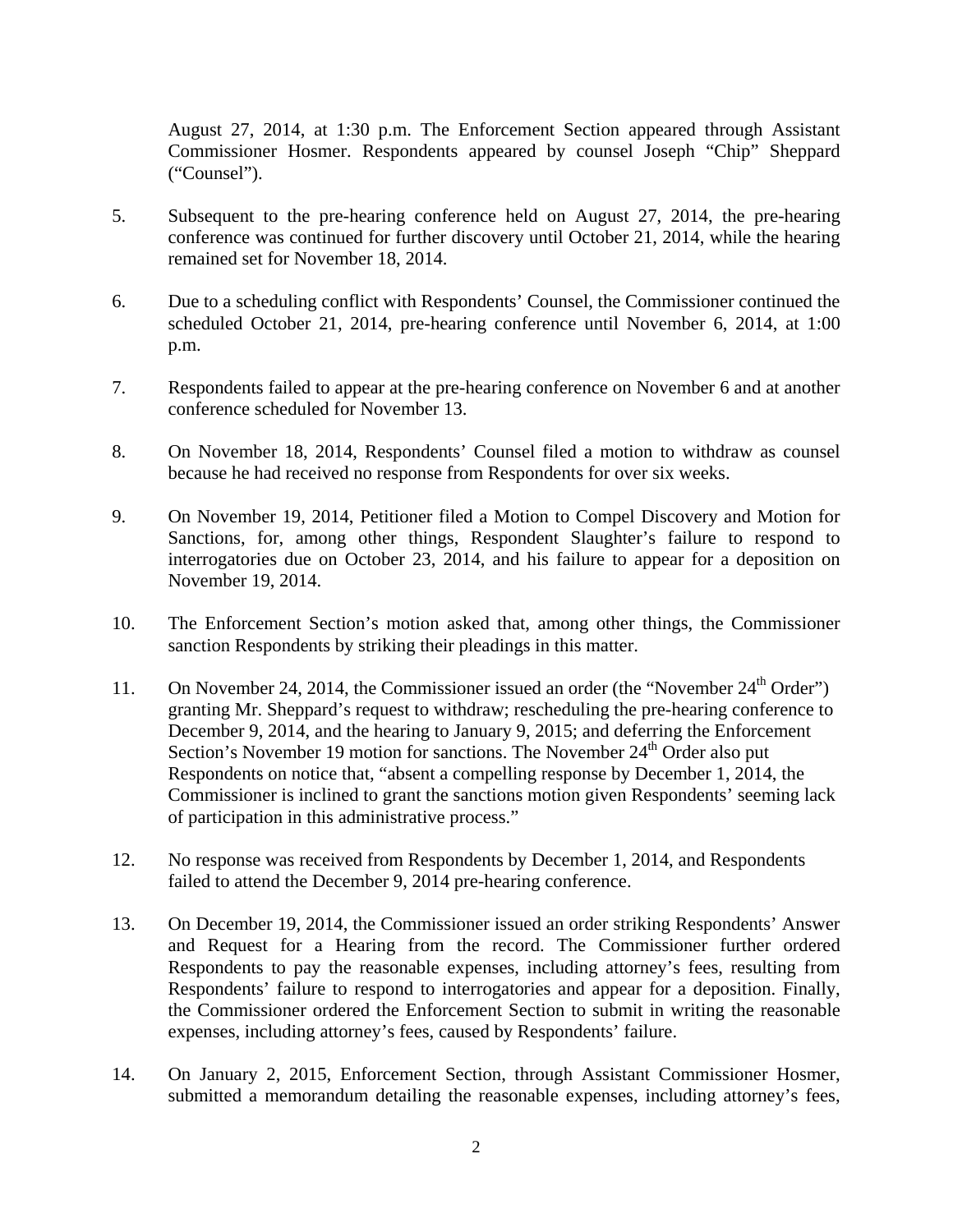incurred as a result of Respondents' failure to answer interrogatories and appear for a deposition. The total costs alleged by the Enforcement Section were \$1,115.15.

15. No response was received from Respondents regarding Petitioner's memorandum of costs.

## **II. FINDINGS OF FACT**

#### **A. Respondents and Related Parties**

- 16. Kenneth E. Slaughter ("K. Slaughter") is a sixty-one year-old Missouri resident with a mailing address of P.O. Box 10868, Springfield, Missouri 65808.
- 17. Virtual Mining, Corporation ("VMC") is a Delaware corporation formed on June 20, 2013, by K. Slaughter. A check of the records maintained by the Missouri Secretary of State Business Services Division ("Missouri Business Services Division") indicates that K. Slaughter is the registered agent for VMC with an address of 1951 S. Oak Grove, Springfield, Missouri, 65804. In Missouri, VMC did business as BTC Mining Corporation. K. Slaughter has held himself out as the President and the Chief Executive Officer of VMC.
- 18. Active Mining Corporation ("AMC Belize") is a Belize company incorporated on July 13, 2013. K. Slaughter is the registered agent of AMC Belize with an address of 1951 S. Oak Grove, Springfield, Missouri 65804. K. Slaughter is the sole beneficial owner and held himself out as the President and the Chief Executive Officer of AMC Belize.
- 19. K. Slaughter operates VMC and AMC Belize from Springfield, Missouri. K. Slaughter previously operated Active Internet Communications, Inc. in Missouri. K. Slaughter has power of attorney for AMC Belize.
- 20. VMC, AMC Belize, and K. Slaughter did business as Active Mining Cooperative ("AMC") and Virtual ActiveMining ("AM"). A check of the records maintained by the Missouri Business Services Division indicates there is no business registration or fictitious name registration for AMC or AM.
- 21. A check of the records maintained by the Commissioner indicates that at all times relevant to this matter there was no registration, granted exemption, or notice filing indicating status as a "federal covered security" for any securities issued or sold by VMC, AMC Belize, and/or K. Slaughter.
- 22. A check of the records maintained by the Commissioner indicates that, at all times relevant to this matter, K. Slaughter was not registered as an agent with the State of Missouri.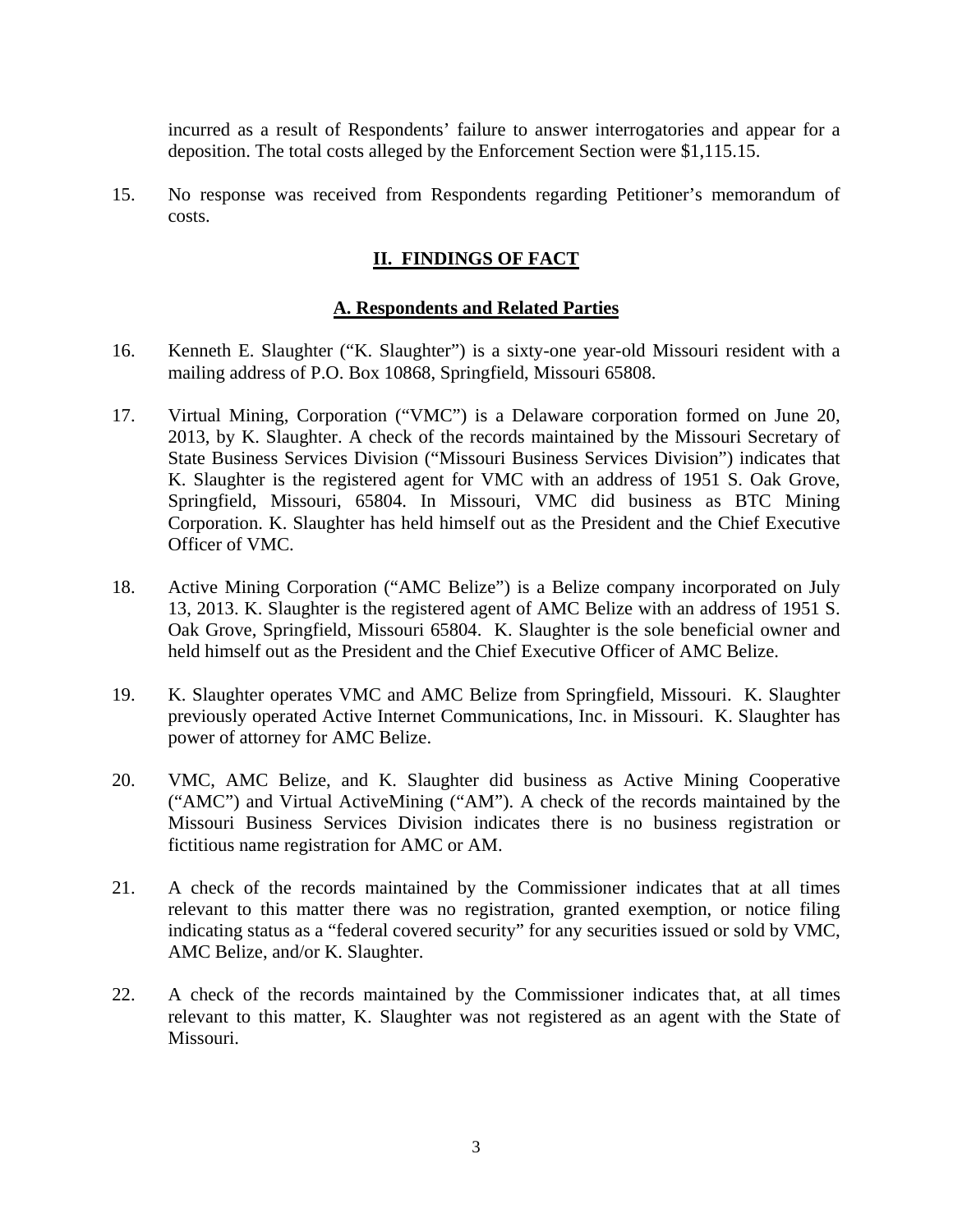#### **B. Bitcoins and Bitcoin Stock Exchanges**

- 23. Bitcoin is a virtual currency used as a peer-to-peer payment system to purchase goods and services online. Bitcoins are created by a process called "mining." Bitcoins can be traded for traditional currency at exchange rates that fluctuate.
- 24. Online Bitcoin stock exchanges ("Bitcoin Exchanges") allow individuals to purchase securities using Bitcoins. These Bitcoin Exchanges have included, among others, the following:
	- a. CryptoStocks.com ("CryptoStocks");
	- b. BTCT.CO ("BTCT"); and
	- c. Bitfunder.com ("Bitfunder").
- 25. Due to regulatory concerns, several Bitcoin Exchanges have ceased operations.
- 26. In or around October 2013, BTCT ceased operations.
- 27. In or around November 2013, BitFunder ceased operations.
- 28. As of February 2015, CryptoStocks was still functioning as an online Bitcoin Exchange.

## **C. Offerings**

#### **VMC Stock**

- 29. On or about March 26, 2013, VMC offered 20,000,000 shares of stock at the price of 0.0005 Bitcoin per share ("VMC Stock") via a Private Placement Memorandum ("VMC-PPM"). The VMC-PPM stated among other things, that:
	- a. VMC was a Delaware Corporation with principal offices located in Springfield, Missouri;
	- b. VMC Stock could be purchased on Bitfunder; and/or
	- c. funds raised from the offering were to be used, among other things, to develop and manufacture Bitcoin mining equipment.
- 30. The VMC-PPM, among other things:
	- a. contained no restriction limiting sales of VMC Stock to accredited investors;
	- b. did not define terms and acronyms used in the VMC-PPM;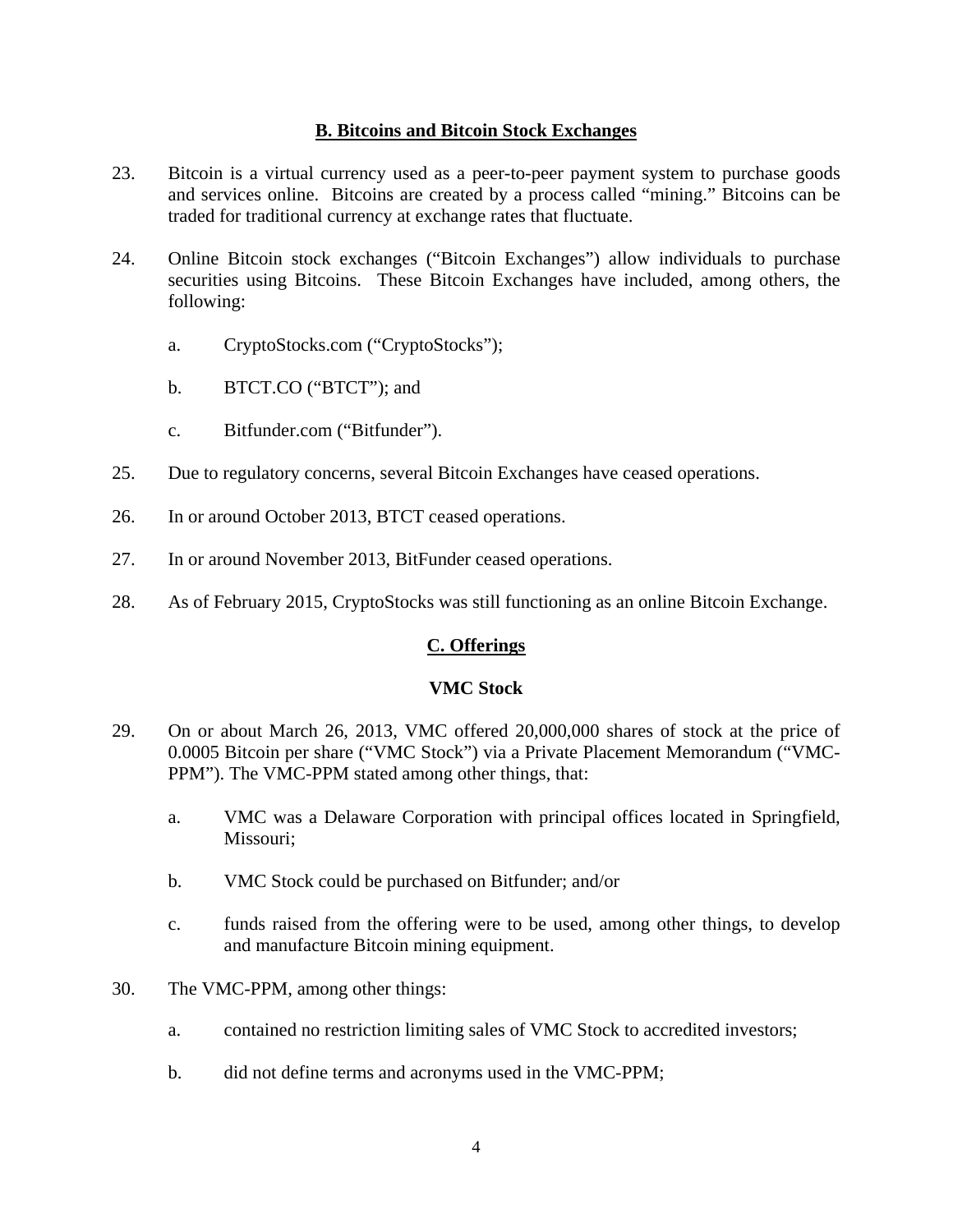- c. contained language that was confusing and ambiguous;
- d. contained limited risk disclosure (these risk disclosures spanned less than onethird of a page of the VMC-PPM and were contained in five sentences); and
- e. contained no description of risks relating to a securities offering tied to virtual currency.
- 31. VMC and K. Slaughter solicited the sale of shares of VMC Stock through an online chatroom, Bitcointalk, from Missouri.
- 32. On Bitcointalk, K. Slaughter stated, among other things:
	- a. VMC shares were trading on Bitfunder and BTCT;
	- b. shareholders "will receive 100% of the monthly profits after all expenses [are deducted] until the total dividends paid is equal to .0005 BTC per share;"
	- c. investors will "see big benefits when [VMC] develops" its own Application Specific Integration Circuit ("ASIC") chip and "VMC creates its Fast-Hash series of Bitcoin Mining machines;"
	- d. the "Net Estimated ROI" (i.e., return on investment) for the VMC Stock could be "2,812% [in] 24 months;" and
	- e. the "Net Estimated ROI" on the future issuance of VMC Stock could be "562% [in] 24 months."
- 33. From March 26, 2013, to July 2, 2013, VMC and K. Slaughter sold approximately 6,000,000 shares of VMC Stock and received Bitcoins worth in excess of \$200,000.

## **AMC Belize Stock**

- 34. On or around July 8, 2013, K. Slaughter and AMC Belize offered 10,000,000 shares of stock ("AMC Belize Stock") at a price of 0.0025 Bitcoin per share via a PPM ("AMC Belize-PPM").
- 35. The AMC Belize-PPM stated, among other things, that:
	- a. AMC Belize was a Belize International Business Company and had its principal offices in London, the United Kingdom;
	- b. AMC Belize was created to mine Bitcoins for a profit; and

 $\overline{a}$ 

<sup>&</sup>lt;sup>1</sup> https://bitcointalk.org/index.php?topic=158806.0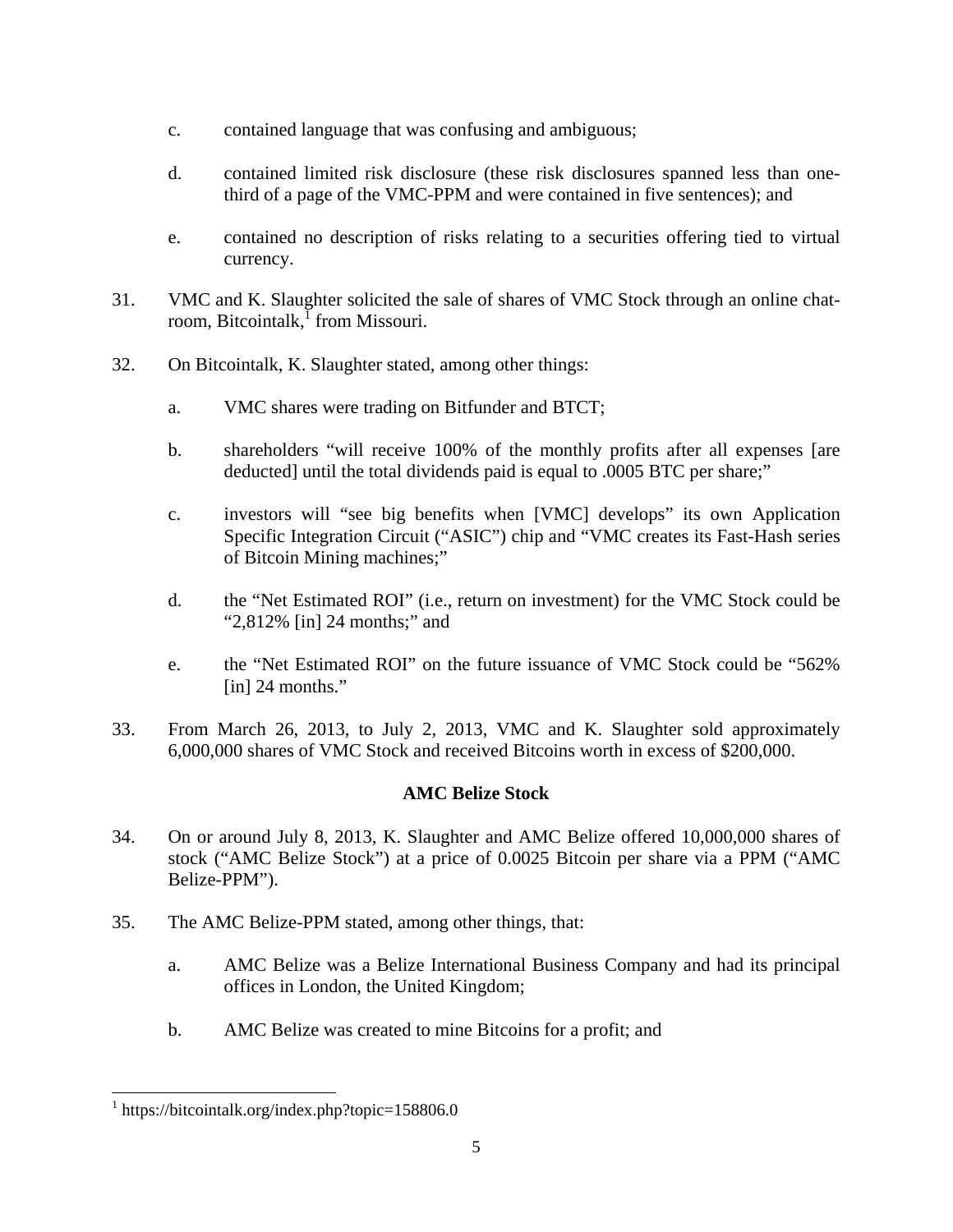- c. funds raised from the offering would be used, among other things, to develop, manufacture, and sell Bitcoin mining equipment.
- 36. The AMC Belize-PPM, among other things:
	- a. contained limited risk disclosure; and
	- b. contained no description of risks relating to a securities offering tied to virtual currency.
- 37. K. Slaughter and AMC Belize purported to only offer shares of AMC Belize Stock to accredited investors; however, neither K. Slaughter nor AMC Belize took any reasonable steps to verify the purchasers' accredited investor status.
- 38. K. Slaughter and AMC Belize solicited the sale of shares of AMC Belize Stock through Bitcointalk<sup>2</sup> from Missouri.
- 39. On Bitcointalk, AMC Belize and K. Slaughter stated, among other things, that:
	- a. VMC would merge into AMC Belize;
	- b. in 2013, VMC had sold mining equipment in excess of \$6,000,000;
	- c. shares of AMC Belize Stock were trading on Bitfunder, BTCT, and CryptoStocks;
	- d. investors could receive "100% return" from the "global profits" of AMC Belize;
	- e. investors have "the privilege of getting all profits until [a dividend of] 0.0025 BTC/share is paid;" and
	- f. investors could self-certify their "accredited investor status" by "creating an account on the virtual stock exchange and using Bitcoins to purchase the [AMC Belize Stock]."

#### **Exchange of VMC Stock for AMC Belize Stock**

- 40. On or around July 8, 2013, K. Slaughter and AMC Belize offered to exchange previously issued shares of VMC Stock for AMC Belize Stock ("Exchange of VMC Stock") via a PPM ("Exchange PPM"). K. Slaughter and VMC purported to offer this exchange to accredited investors; however, neither K. Slaughter nor VMC took reasonable steps to verify the shareholders' accredited investor status.
- 41. The Exchange PPM stated, among other things, that:

 $\overline{a}$ 

<sup>&</sup>lt;sup>2</sup> https://bitcointalk.org/index.php?topic=297503.0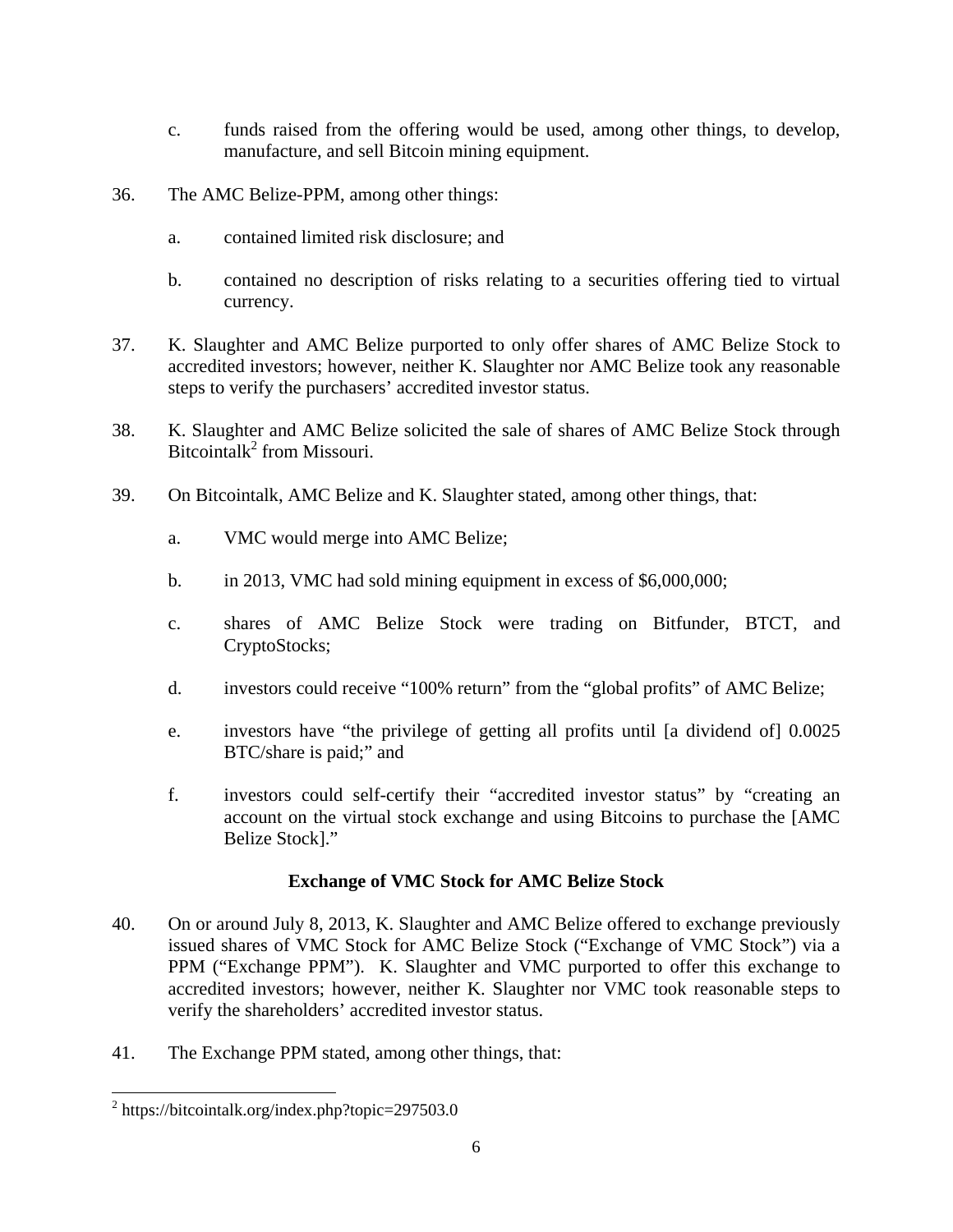- a. existing VMC stockholders could tender these shares on BitFunder and BTCT and would receive the same number of shares of AMC Belize Stock;
- b. funds raised by the offering would be used to:
	- i. research and develop Bitcoin mining machines;
	- ii. invest in any other Bitcoin mining shares that pay dividends; and
	- iii. "purchase Bitcoin Mining Machines from VMC or any other manufacturer of Bitcoin Mining Machines or any other course of Bitcoin Mining Machines which will increase the dividends for investors."
- 42. K. Slaughter and AMC Belize solicited the exchange of VMC Stock through Bitcointalk<sup>3</sup> from Missouri.
- 43. In connection with the Exchange of VMC Stock, K. Slaughter, on behalf of VMC and AMC Belize, stated on Bitcointalk, among other things, that:
	- a. VMC Stock could be exchanged on Bitfunder and BTCT;
	- b. early investors would be given "a priority in getting back 100% return of their investment;" and
	- c. early investors would have the privilege of "getting all profits" until a dividend of 0.0025 Bitcoin per share was given.
- 44. Beginning July 8, 2013, AMC Belize paid "mining profits" to some investors and communicated that on Bitcointalk.
- 45. K. Slaughter, AMC Belize, and VMC failed to timely deliver presold Bitcoin mining equipment due to financial problems as well as problems with the design and manufacture of integrated circuits used to mine Bitcoins.

# **D. Omissions and Misstatements**

- 46. VMC, AMC Belize, and/or K. Slaughter failed to disclose to investors and potential investors, among other things, the following:
	- a. that K. Slaughter was not registered or exempt from registration as an agent in the State of Missouri;

 $\overline{a}$ 

<sup>3</sup> https://bitcointalk.org/index.php?topic=252531.0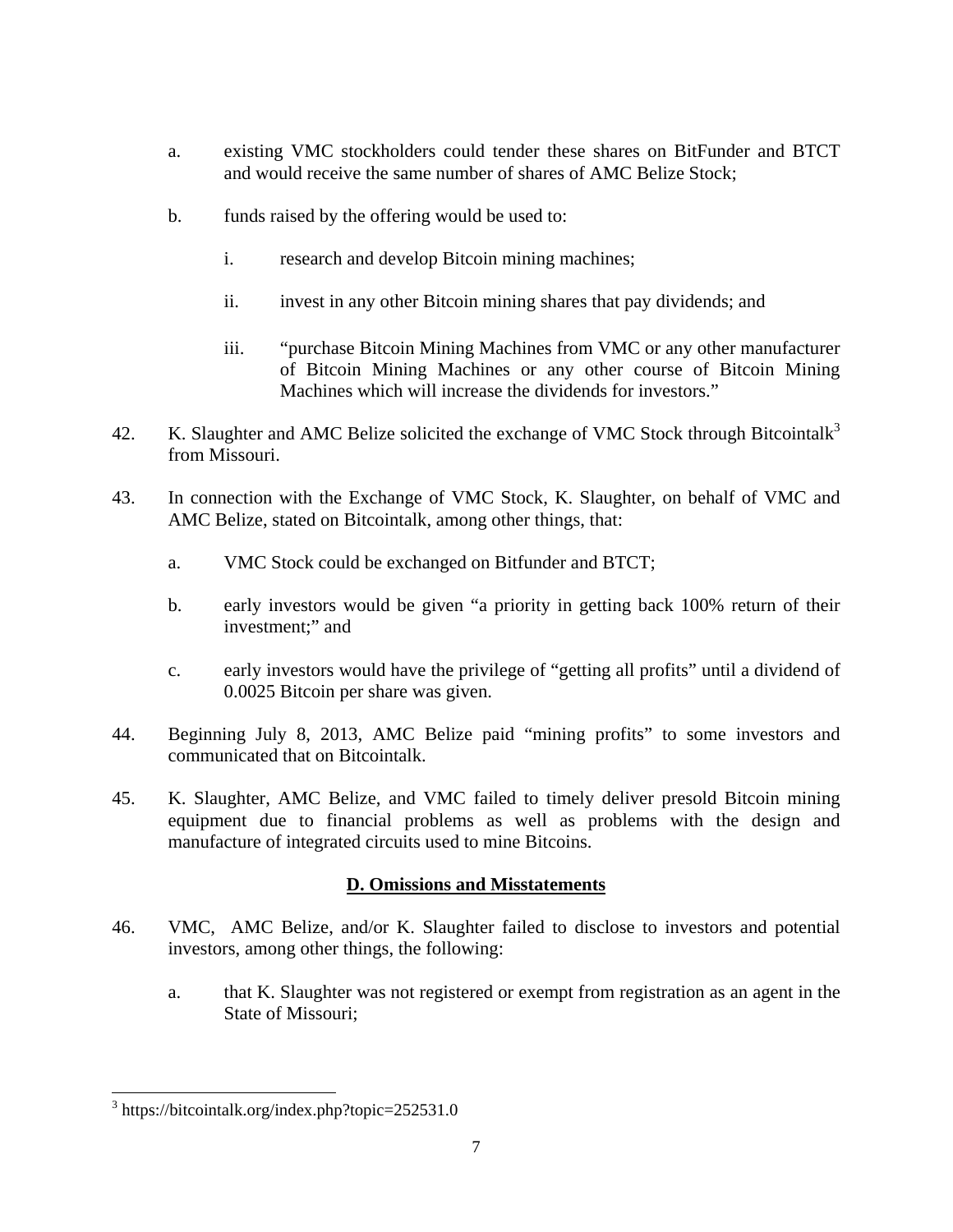- b. that shares sold were not registered or exempt from registration in the State of Missouri;
- c. that K. Slaughter and his previous company, Active Internet Communications, Inc., had complaints that prepaid services were not rendered; and/or
- d. that there were risks associated with using a virtual currency to transact business including, but not limited to, the following:
	- i. virtual currencies are not backed by a central bank and are not insured;
	- ii. virtual currencies can be hacked or stolen with little or no recourse;
	- iii. there is no way to reverse a virtual currency transaction;
	- iv. virtual currencies are highly volatile;
	- v. this volatility may greatly reduce the funds raised in a securities offering tied to these currencies and make financial projections difficult;
	- vi. securities offerings that are tied to virtual currencies may be highly dependent upon the growth and acceptance of the virtual currency market; and/or
	- vii. that the liquidity of virtual currencies may be highly dependent upon the growth and acceptance of the virtual currency market.
- 47. VMC, AMC Belize, and/or K. Slaughter misrepresented to investors and potential investors, that Bitcoin industry was "highly-regulated" at both State and Federal levels.

#### **E. Additional Findings**

- 48. Respondents' failure to respond to discovery and to appear at a scheduled deposition resulted in expenses, including attorney's fees, incurred by the Enforcement Section of \$1,115.15.
- 49. Because Respondents' pleadings have been struck from the record, the allegations against them found in the C&D Order are final by operation of law. See Section 509.100, RSMo. (Cum. Supp. 2013).

## **III. CONCLUSIONS OF LAW**

## **Multiple Violations of Offering and Selling Unregistered, Non-Exempt Securities**

50. Respondents violated Section 409.3-301, RSMo. (Cum. Supp. 2013), when they offered and sold securities from the State of Missouri by, among other things: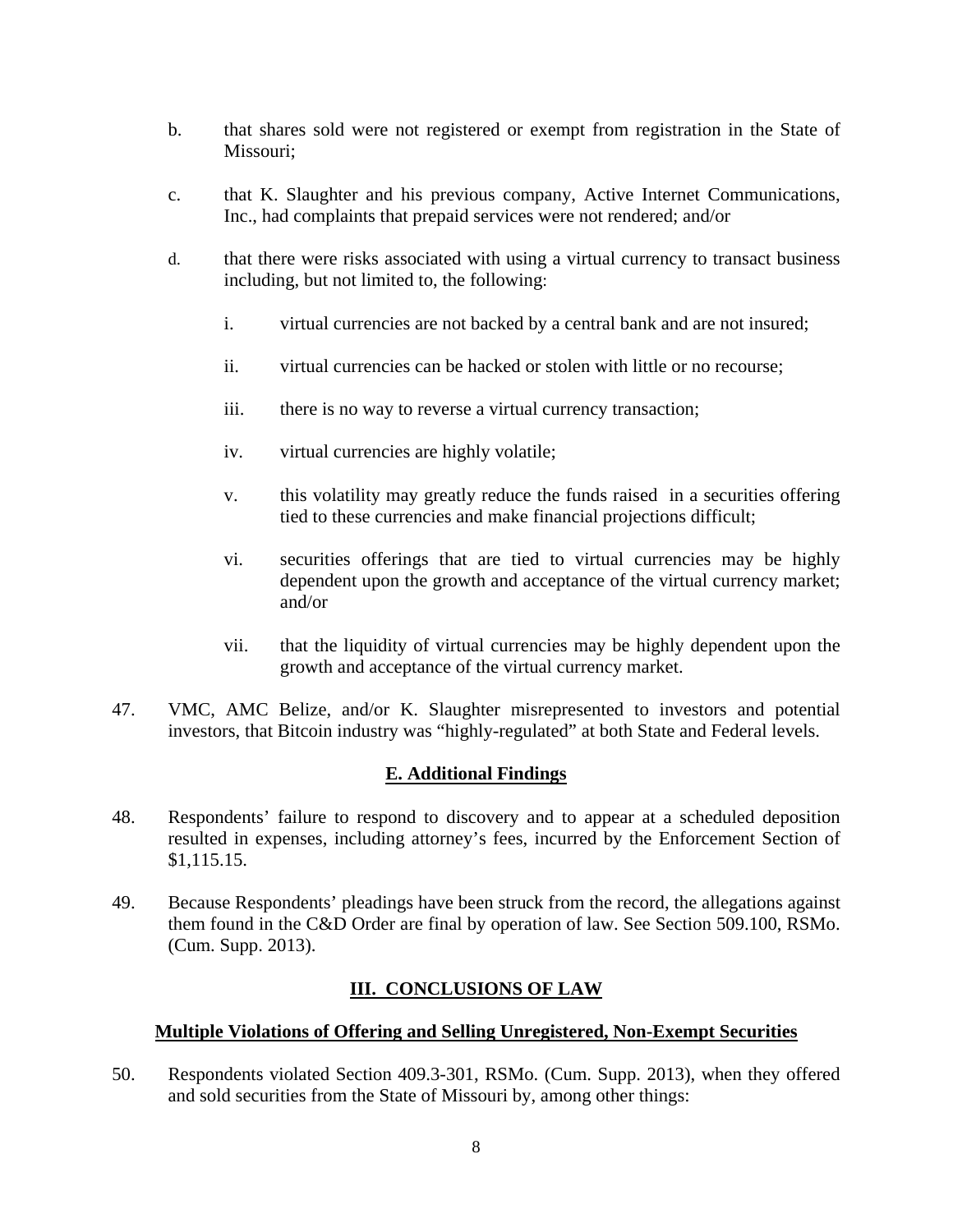- a. soliciting, or employing agents to solicit, funds from investors; and/or
- b. receiving, or employing agents to receive, investment funds from individuals.
- 51. These activities constitute an offer and sale.
- 52. The interests offered and/or sold are shares of stock and are, therefore, securities.
- 53. At all times relevant to this matter, there was no registration, granted exemption, or notice filing indicating status as a "federal covered security" for the securities offered and sold by Respondents.
- 54. Respondents offered and sold securities in or from Missouri without these securities being (1) a federal covered security, (2) exempt from registration under Sections 409.2- 201 or 409.2-203, RSMo. (Cum. Supp. 2013), or (3) registered under the Missouri Securities Act of 2003.
- 55. Respondents offered and sold unregistered securities in violation of Section 409.3-301, RSMo. (Cum. Supp. 2013).
- 56. The conduct of Respondents in violation of Section 409.3-301, RSMo. (Cum. Supp. 2013), constitutes engaging in an illegal act, practice, or course of business and such conduct is, therefore, subject to the Commissioner's authority under Section 409.6-604, RSMo. (Cum. Supp. 2013).

#### **Multiple Violations of Transacting Business as an Unregistered Agent**

- 57. Respondent K. Slaughter violated Section 409.4-402(a), RSMo. (Cum. Supp. 2013), in the State of Missouri when he transacted business as an agent when Respondent was not registered.
- 58. Respondent K. Slaughter was employed by and/or associated with Respondent VMC and AMC Belize.
- 59. Respondent K. Slaughter offered and/or sold securities in or from Missouri on behalf of VMC and AMC Belize by, among other things:
	- a. offering and/or selling shares of VMC Stock at the price of 0.0005 Bitcoin per share; and/or
	- b. offering and/or selling shares of AMC Belize Stock at the price of 0.0025 Bitcoin per share.
- 60. These activities constitute transacting business as an agent in the State of Missouri under Section 409.1-102(1), RSMo. (Cum. Supp. 2013).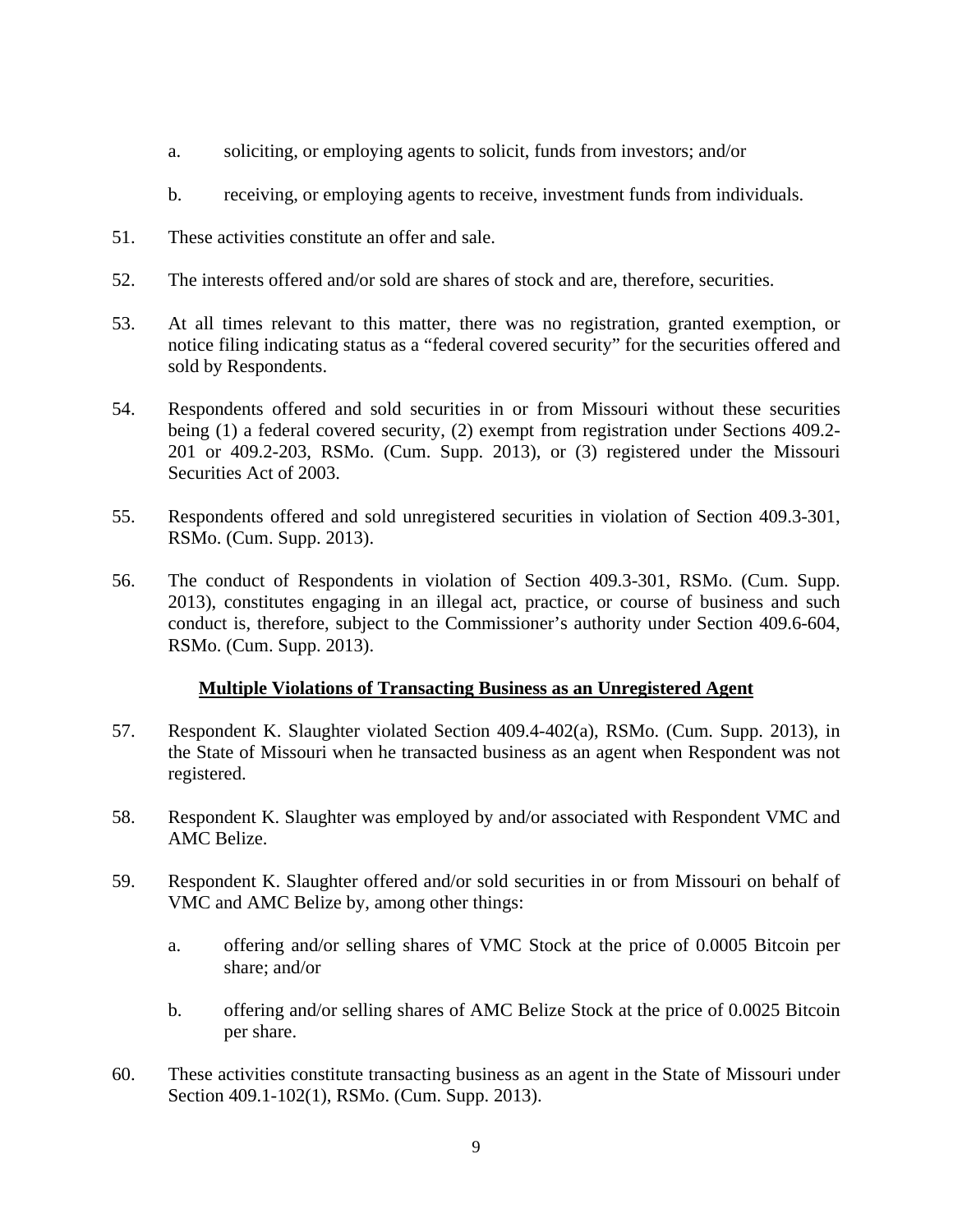- 61. At all times relevant to this matter, Respondent K. Slaughter was not registered as an agent in the State of Missouri.
- 62. Respondent K. Slaughter offered and/or sold securities in or from Missouri without being registered or exempt from registration as an agent in violation of Section 409.4-402(a), RSMo. (Cum. Supp. 2013).
- 63. Respondent K. Slaughter's conduct in violation of Section 409.4-402(a), RSMo. (Cum. Supp. 2013), constitutes engaging in an illegal act, practice, or course of business, and such conduct is, therefore, subject to the Commissioner's authority under Section 409.6- 604, RSMo. (Cum. Supp. 2013).

#### **Multiple Violations of Employing or Associating with an Unregistered Agent**

- 64. Respondents VMC and AMC Belize violated Section 409.4-402(d), RSMo. (Cum. Supp. 2013), when those respondents employed and/or associated with Respondent K. Slaughter, who on behalf of VMC and/or AMC Belize, among other things:
	- a. offered and/or sold shares of VMC Stock;
	- b. offered and/or sold shares of AMC Belize Stock; and/or
	- c. solicited investors to exchange VMC Stock for AMC Belize Stock.
- 65. Respondents VMC's and AMC Belize's activities constitute employing and/or associating with an agent in the State of Missouri under Section 409.4-402(d), RSMo. (Cum. Supp. 2013).
- 66. At all times relevant to this matter, Respondents VMC and AMC Belize had no registration or granted exemption for any agents of VMC and AMC Belize to transact business in or from the State of Missouri.
- 67. Respondents VMC and AMC Belize employed and/or associated with an unregistered agent who transacted business in the State of Missouri in violation of Section 409.4- 402(d), RSMo. (Cum. Supp. 2013).
- 68. The conduct of Respondents VMC and AMC Belize in violation of Section 409.4-402(d), RSMo. (Cum. Supp. 2013), constitutes engaging in an illegal act, practice, or course of business, and such conduct is, therefore, subject to the Commissioner's authority under Section 409.6-604, RSMo. (Cum. Supp. 2013).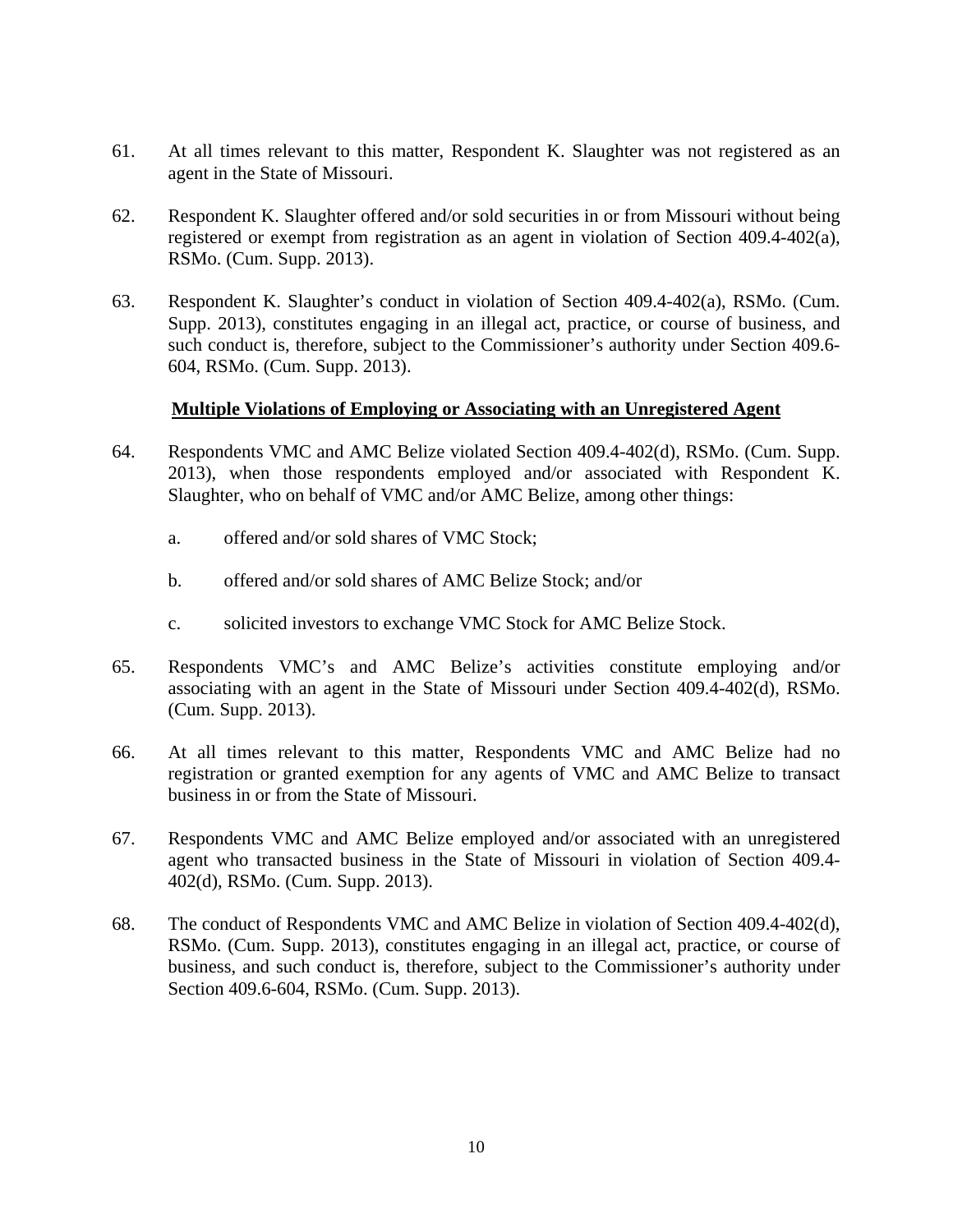## **Multiple Violations of Making an Untrue Statement and Omitting to State Material Facts in Connection with the Offer or Sale of a Security**

- 69. Respondents AMC Belize and K. Slaughter violated Section 409.5-501(2), RSMo. (Cum. Supp. 2013), when, in connection with the offer, sale or purchase of a security as described above, Respondents AMC Belize and K. Slaughter made the untrue statement of material fact that the Bitcoin industry was "highly-regulated" at both State and Federal levels.
- 70. Respondents violated Section 409.5-501(2), RSMo. (Cum. Supp. 2013), when, in connection with the offer, sale or purchase of a security as described above, Respondents omitted to state material facts necessary in order to make the statements made, in light of the circumstances under which they were made, not misleading, including, but not limited to, the following:
	- a. AMC Belize and K. Slaughter stated that purchasers of AMC Belize Stock could receive a 100% return on their investment. This statement, in light of the circumstances under which it was made, was a misleading statement because AMC Belize and K. Slaughter omitted to disclose the following material facts that could impact this return and the viability of the investment:
		- i. that K. Slaughter was not registered or exempt from registration as an agent in the State of Missouri;
		- ii. that the shares were not registered or exempt from registration in the State of Missouri;
		- iii. that K. Slaughter and his previous company, Active Internet Communications, Inc., had complaints that prepaid services were never rendered; and/or
		- iv. that there were risks associated with using a virtual currency to transact business including, but not limited to, the following:
			- 1. virtual currencies are not backed by a central bank and are not insured;
			- 2. virtual currencies can be hacked or stolen with little or no recourse;
			- 3. there is no way to reverse a virtual currency transaction;
			- 4. virtual currencies are highly volatile;
			- 5. this volatility may greatly reduce the funds raised in a securities offering tied to these currencies and make financial projections difficult;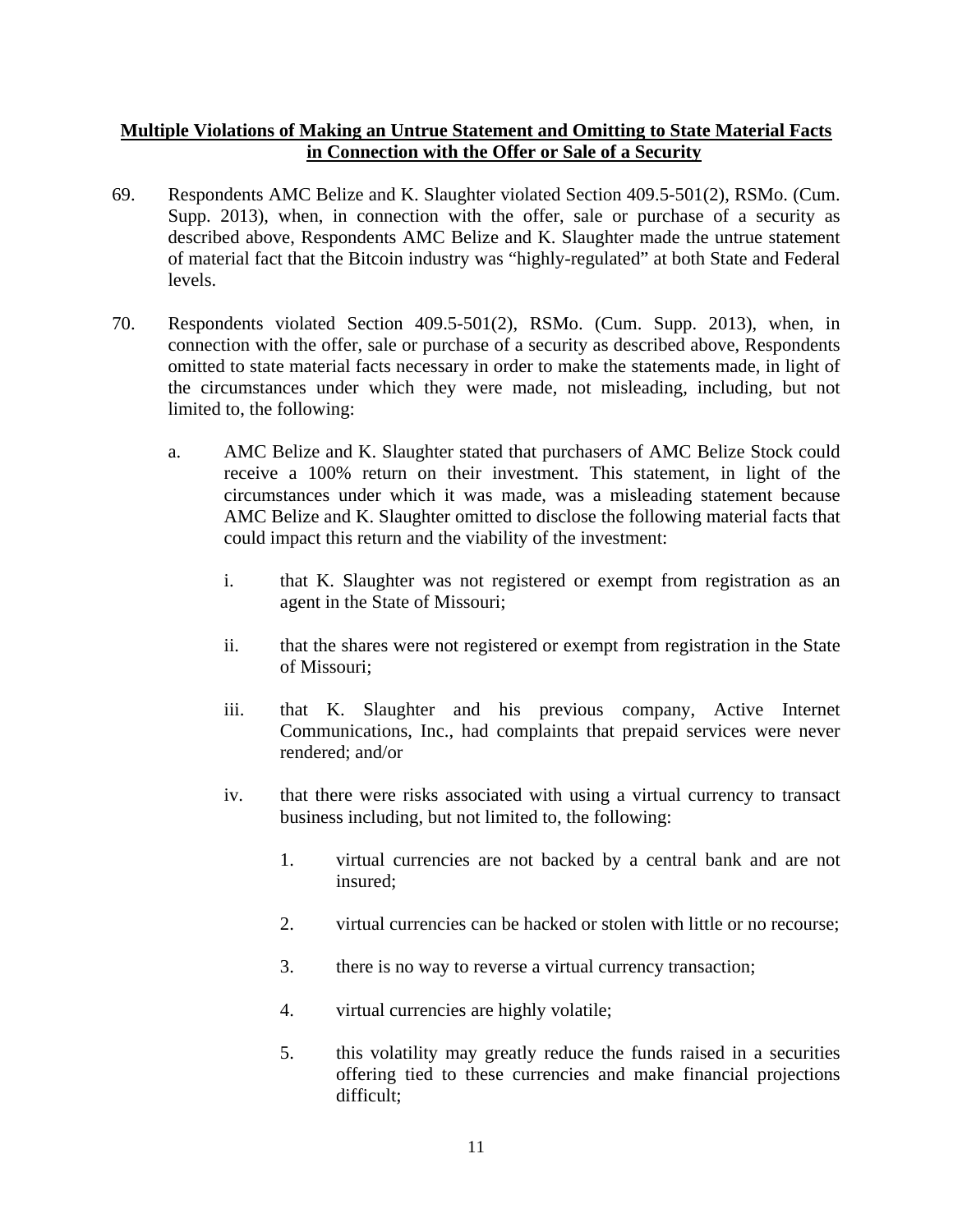- 6. securities offerings that are tied to virtual currencies may be highly dependent upon the growth and acceptance of the virtual currency market; and/or
- 7. that the liquidity of virtual currencies may be highly dependent upon the growth and acceptance of the virtual currency market.
- b. VMC and K. Slaughter stated that a purchaser of VMC Stock could receive a "Net Estimated ROI" of "2,812% [in] 24 months." This statement, in light of the circumstances under which it was made, was a misleading statement because VMC and K. Slaughter omitted to disclose the following material facts that could impact this return and the viability of the investment:
	- i. that K. Slaughter was not registered or exempt from registration as an agent in the State of Missouri;
	- ii. that the shares were not registered or exempt from registration in the State of Missouri;
	- iii. that K. Slaughter and his previous company, Active Internet Communications, Inc. suffered from complaints that prepaid services were never rendered; and/or
	- iv. that there were risks associated with using a virtual currency to transact business including, but not limited to, the following:
		- 1. virtual currencies are not backed by a central bank and are not insured;
		- 2. virtual currencies can be hacked or stolen with little or no recourse;
		- 3. there is no way to reverse a virtual currency transaction;
		- 4. virtual currencies are highly volatile;
		- 5. this volatility may greatly reduce the funds raised in a securities offering tied to these currencies and make financial projections difficult;
		- 6. securities offerings that are tied to virtual currencies may be highly dependent upon the growth and acceptance of the virtual currency market; and/or
		- 7. that the liquidity of virtual currencies may be highly dependent upon the growth and acceptance of the virtual currency market.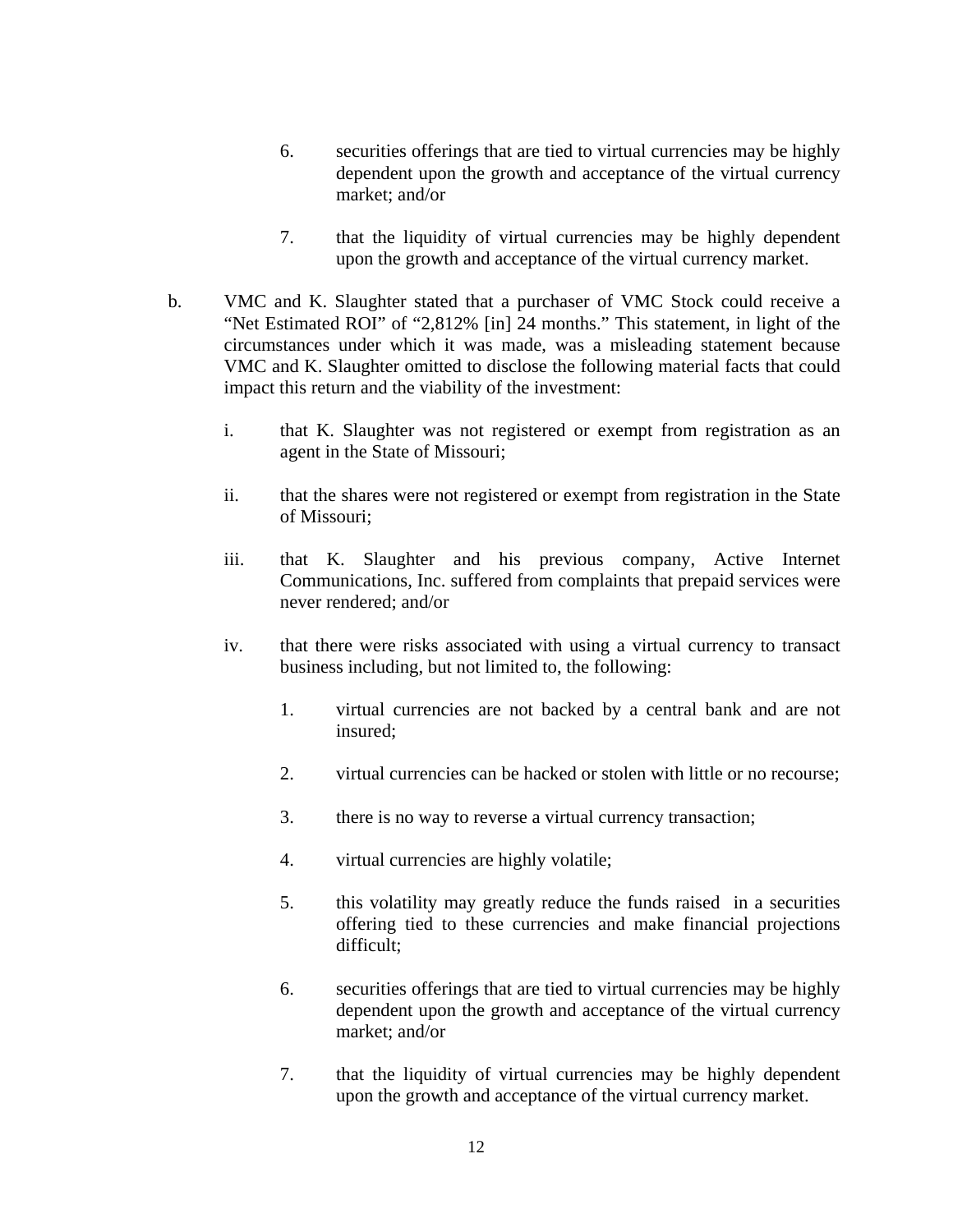- b. VMC and K. Slaughter stated that the "Net Estimated ROI" on the future issuance of VMC Stock could be "562% [in] 24 months." This statement, in light of the circumstances under which it was made, was a misleading statement because VMC and K. Slaughter omitted to disclose the following material facts that could impact this return and the viability of the investment:
	- i. that K. Slaughter was not registered or exempt from registration as an agent in the State of Missouri;
	- ii. that the shares were not registered or exempt from registration in the State of Missouri;
	- iii. that K. Slaughter and his previous company, Active Internet Communications, Inc. suffered from complaints that prepaid services were never rendered; and/or
	- iv. that there were risks associated with using a virtual currency to transact business including, but not limited to, the following:
		- 1. virtual currencies are not backed by a central bank and are not insured;
		- 2. virtual currencies can be hacked or stolen with little or no recourse;
		- 3. there is no way to reverse a virtual currency transaction;
		- 4. virtual currencies are highly volatile;
		- 5. this volatility may greatly reduce the funds raised in a securities offering tied to these currencies and make financial projections difficult;
		- 6. securities offerings that are tied to virtual currencies may be highly dependent upon the growth and acceptance of the virtual currency market; and/or
		- 7. that the liquidity of virtual currencies may be highly dependent upon the growth and acceptance of the virtual currency market.
- 71. Respondents made untrue statements of material facts, and/or omitted to state material facts necessary in order to make the statements made, in light of the circumstances under which they were made, not misleading in violation of Section 409.5-501, RSMo. (Cum. Supp. 2013).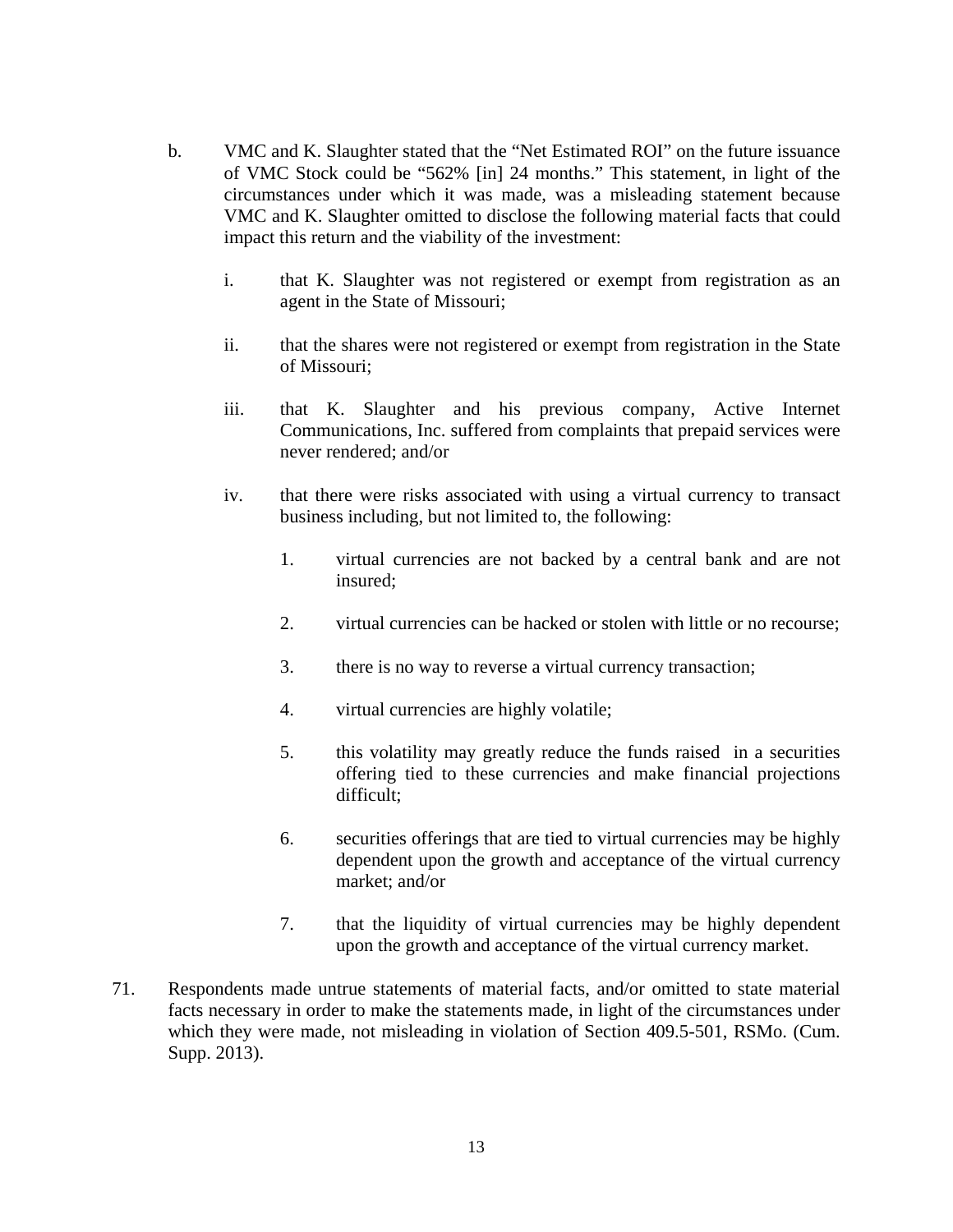- 72. Respondents' conduct in violation of Section 409.5-501, RSMo. (Cum. Supp. 2013), constitutes engaging in an illegal act, practice, or course of business, and such conduct is, therefore, subject to the Commissioner's authority under Section 409.6-604, RSMo. (Cum. Supp. 2013).
- 73. This order is in the public interest and is consistent with the purposes of the Missouri Securities Act of 2003. See Section 409.6-605(b), RSMo. (Cum. Supp. 2013).

## **IV. ORDER**

**NOW THEREFORE,** it is hereby ordered that Respondents, their agents, employees and servants, and all other persons participating in or about to participate in the above-described violations with knowledge of this Order are prohibited from:

- A. violating or materially aiding in any violation of Section 409.3-301, RSMo. (Cum. Supp. 2013), by offering or selling unregistered, non-exempt securities;
- B. violating or materially aiding in any violation of Section 409.4-402(a), RSMo. (Cum. Supp. 2013), by transacting business as an unregistered agent;
- C. violating or materially aiding in any violation of Section 409.4-402(d), RSMo. (Cum. Supp. 2013), by employing or associating with an unregistered agent; and
- D. violating or materially aiding in any violation of Section 409.5-501, RSMo. (Cum. Supp. 2013), by, in connection with the offer or sale of securities, making an untrue statement of a material fact or omitting to state a material fact necessary in order to make the statement made, in light of the circumstances under which it is made, not misleading or engaging in an act, practice, or course of business that operates or would operate as a fraud or deceit upon another person.

**IT IS FURTHER ORDERED** that each Respondent shall disgorge any profits arising from any violation of Sections 409.3-301, 409.4-402(a); 409.4-402(d); or 409.5-501, RSMo. (Cum. Supp. 2013).

**IT IS FURTHER ORDERED** that each Respondent shall pay a civil penalty in the amount of \$10,000 for multiple violations of Section 409.3-301, RSMo. (Cum. Supp. 2013).

**IT IS FURTHER ORDERED** that K. Slaughter shall pay a civil penalty in the amount of \$10,000 for multiple violations of Section 409.4-402(a), RSMo. (Cum. Supp. 2013).

**IT IS FURTHER ORDERED** that VMC and AMC Belize each shall pay a civil penalty in the amount of \$1,000 for violations of Section 409.4-402(d), RSMo. (Cum. Supp. 2013).

**IT IS FURTHER ORDERED** that each Respondent shall pay a civil penalty in the amount of \$10,000 for multiple violations of Section 409.5-501, RSMo. (Cum. Supp. 2013).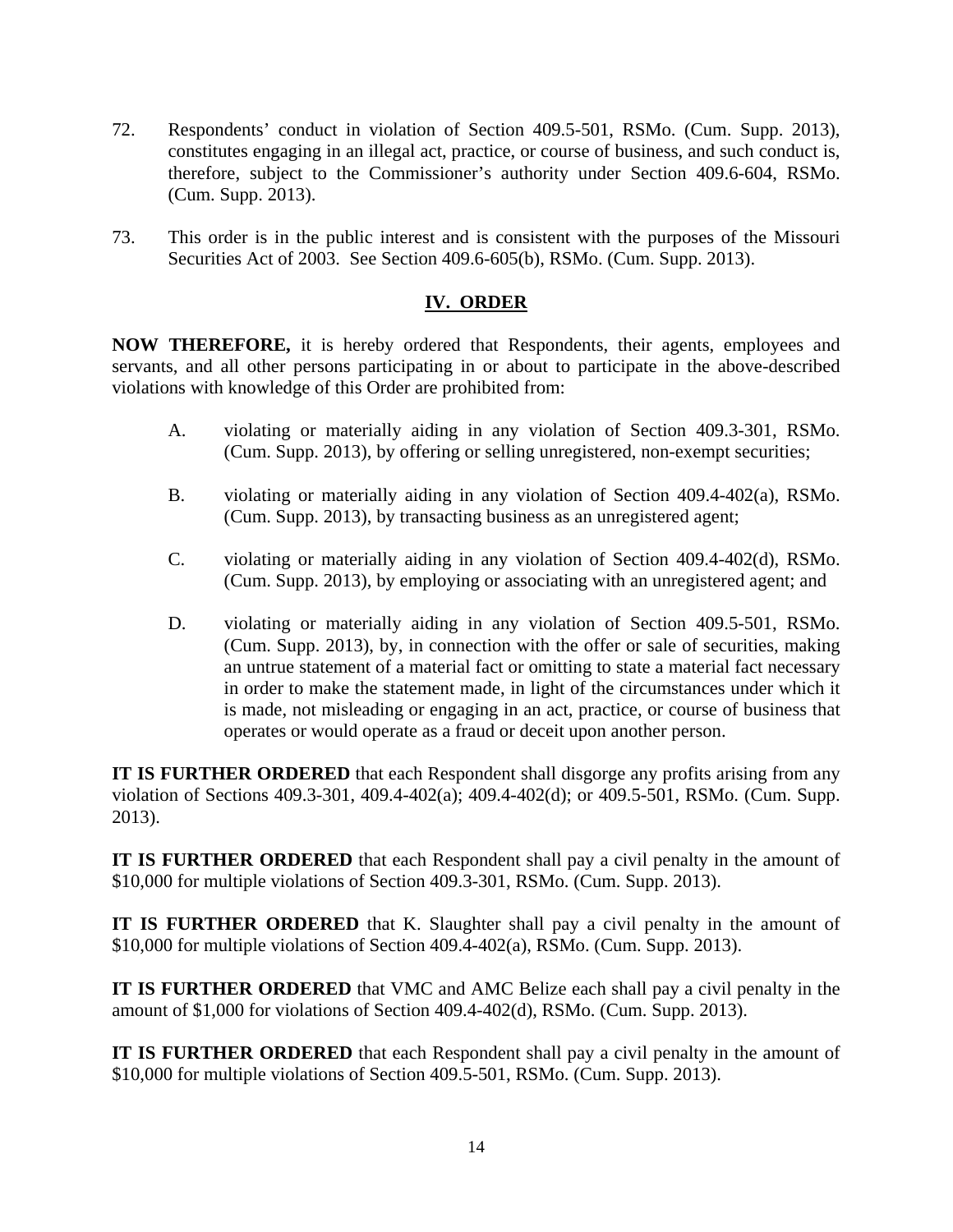IT IS FURTHER ORDERED that Respondents shall jointly and severally pay costs resulting from their failures to answer interrogatories or attend a deposition in the amount of \$1,115.15.

IT IS FURTHER ORDERED that Respondents shall pay their own costs and attorney's fees in this matter.

## **SO ORDERED:**

WITNESS MY HAND AND OFFICIAL SEAL OF MY OFFICE AT JEFFERSON CITY, MISSOURI THIS SIXTH DAY OF FEBRUARY 2015.



**JASON KANDER SECRETARY OF STATE** 

ANDREW M. HARTNETT **COMMISSIONER OF SECURITIES**